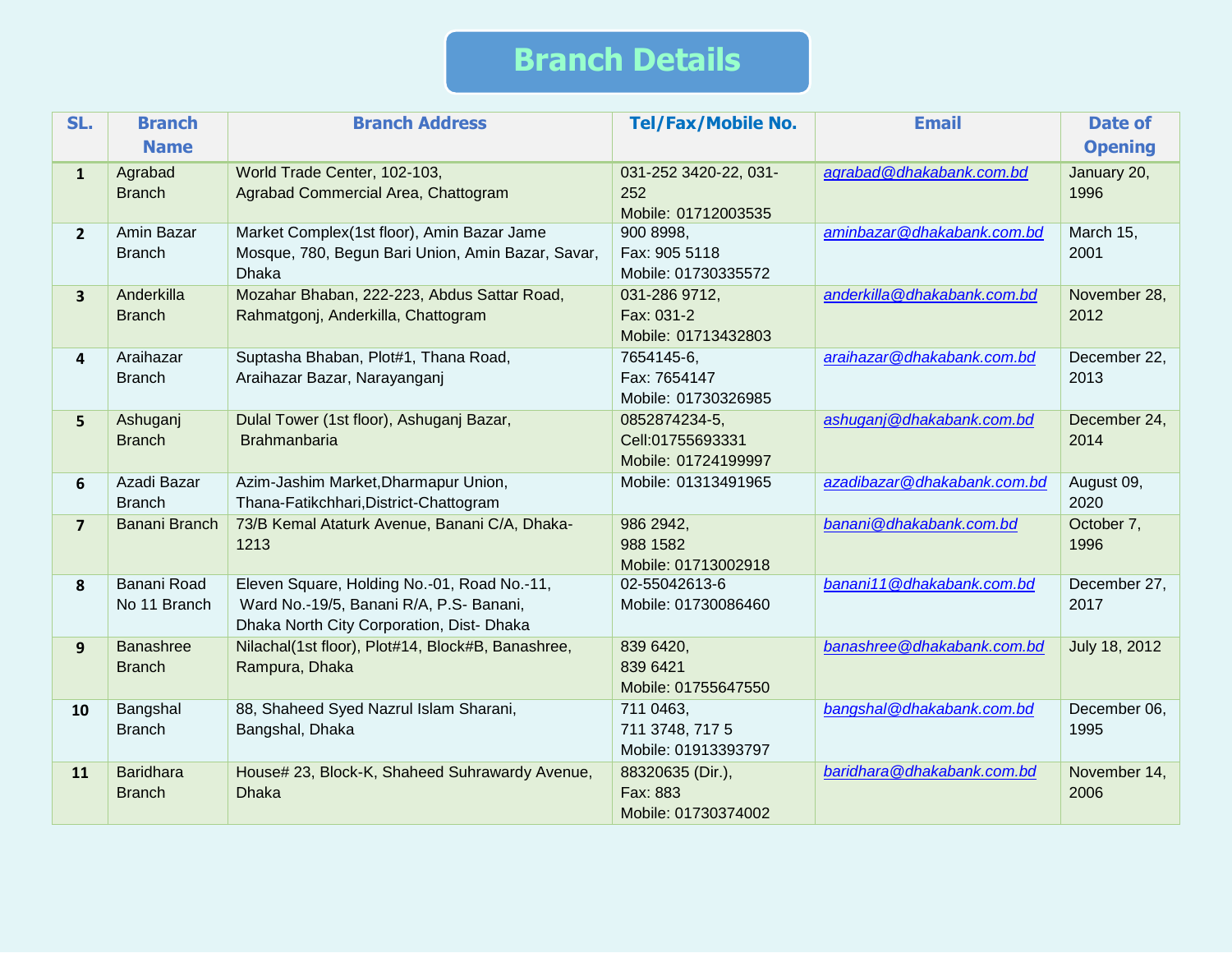| SL. | <b>Branch</b>        | <b>Branch Address</b>                                                          | <b>Tel/Fax/Mobile No.</b>          | <b>Email</b>                | <b>Date of</b>       |
|-----|----------------------|--------------------------------------------------------------------------------|------------------------------------|-----------------------------|----------------------|
|     | <b>Name</b>          |                                                                                |                                    |                             | <b>Opening</b>       |
| 12  | <b>Barishal</b>      | Talukder Mansion, 86, Sadar Road, Barishal                                     | 0431-61772, 0431-217716            | barisal@dhakabank.com.bd    | March 18,            |
|     | <b>Branch</b>        |                                                                                | Mobile: 01730357749                |                             | 2010                 |
| 13  | Bashundhara          | Union Tower, Plot#440-442, Block-A, Bashundhara                                |                                    | bashundhara@dhakabank.com.  | December 29,         |
|     | <b>Branch</b>        | Residential Area, Thana-Vatara, Dhaka-1229                                     | Mobile: 01713481054                | bd                          | 2021                 |
| 14  | <b>BB Road</b>       | 127, 1st floor, B.B Road, Narayanganj                                          | 764 6658, 764 6668                 | bbroad@dhakabank.com.bd     | July 02, 2007        |
|     | <b>Branch</b>        |                                                                                | Mobile: 01713188735                |                             |                      |
| 15  | <b>Belkuchi</b>      | Jamuna Shopping Complex, Mukundogati Bazar,                                    | 07522-56280,                       | belkuchi@dhakabank.com.bd   | April 24, 2003       |
|     | <b>Branch</b>        | Belkuchi, Sirajgonj                                                            | 07522-56428<br>Mobile: 01713011929 |                             |                      |
| 16  | <b>Bhairab Bazar</b> | 166, Kalibari Road, Bhairab Bazar, Bhairab,                                    | 02-947 1337, Fax: 02-947           | bhairab@dhakabank.com.bd    | March 20,            |
|     | <b>Branch</b>        | Kishoreganj                                                                    | Mobile: 01755531937                |                             | 2011                 |
| 17  | <b>Bhulta Branch</b> | Nur Mansion Market(1st Floor), Bhulta, Rupganj,                                | Mobile: 01730317848                | bhulta@dhakabank.com.bd     | December 23,         |
|     |                      | Narayanganj                                                                    |                                    |                             | 2009                 |
|     |                      |                                                                                |                                    |                             |                      |
| 18  | <b>Board Bazar</b>   | Karam Ali Complex, Board Bazar, National<br>University, Gazipur Sadar, Gazipur | Tel: 929 3595-6, Fax: 929          | boardbazar@dhakabank.com.bd | November 08,<br>2006 |
|     | <b>Branch</b>        |                                                                                | Mobile: 01713214374                |                             |                      |
| 19  | Bogura               | Shaha Complex, Kobi Nazrul Islam Sarok,                                        | 051-69813-4, Fax: 051698           | bogra@dhakabank.com.bd      | November 24,         |
|     | <b>Branch</b>        | Jhawtola, Bogra                                                                | Mobile: 01713066331                |                             | 2005                 |
| 20  | <b>CDA Avenue</b>    | 787/A, Avenue Center, East Nasirabad, Chattogram                               | 0312-850950,                       | cdaavenue@dhakabank.com.bd  | December 28,         |
|     | <b>Branch</b>        |                                                                                | 0312-850951<br>Mobile: 01956474725 |                             | 2005                 |
| 21  | Chakaria             | Taher Plaza(1st floor), Chiringa, Old Bus Stand,                               | 0342-256350                        | chakaria@dhakabank.com.bd   | March 30,            |
|     | <b>Branch</b>        | Chakaria, Cox's Bazar                                                          | Fax: 0342-25                       |                             | 2011                 |
|     |                      |                                                                                | Mobile: 01819389051                |                             |                      |
| 22  | Chandaikona          | Happy Store Bhaban, Bazar Road, Chandaikona                                    | 07526-56250-1,                     | chandaikona@dhakabank.com.b | December 26,         |
|     | <b>Branch</b>        | Bazar, Raiganj, Sirajganj                                                      | Fax: 07526                         | $\underline{d}$             | 2013                 |
|     |                      |                                                                                | Mobile: 01730326987                |                             |                      |
| 23  | Chandpur             | City Heart Bhaban, Holding No.86, Press Club Road,                             | Mobile: 01313474777                | Chandpur@dhakabank.com.bd   | December 29,         |
|     | <b>Branch</b>        | Kalibari More, Ward No.06, Pouroshova-Chandpur,                                |                                    |                             | 2019                 |
|     |                      | Thana-Chandpur Sadar, District-Chandpur                                        |                                    |                             |                      |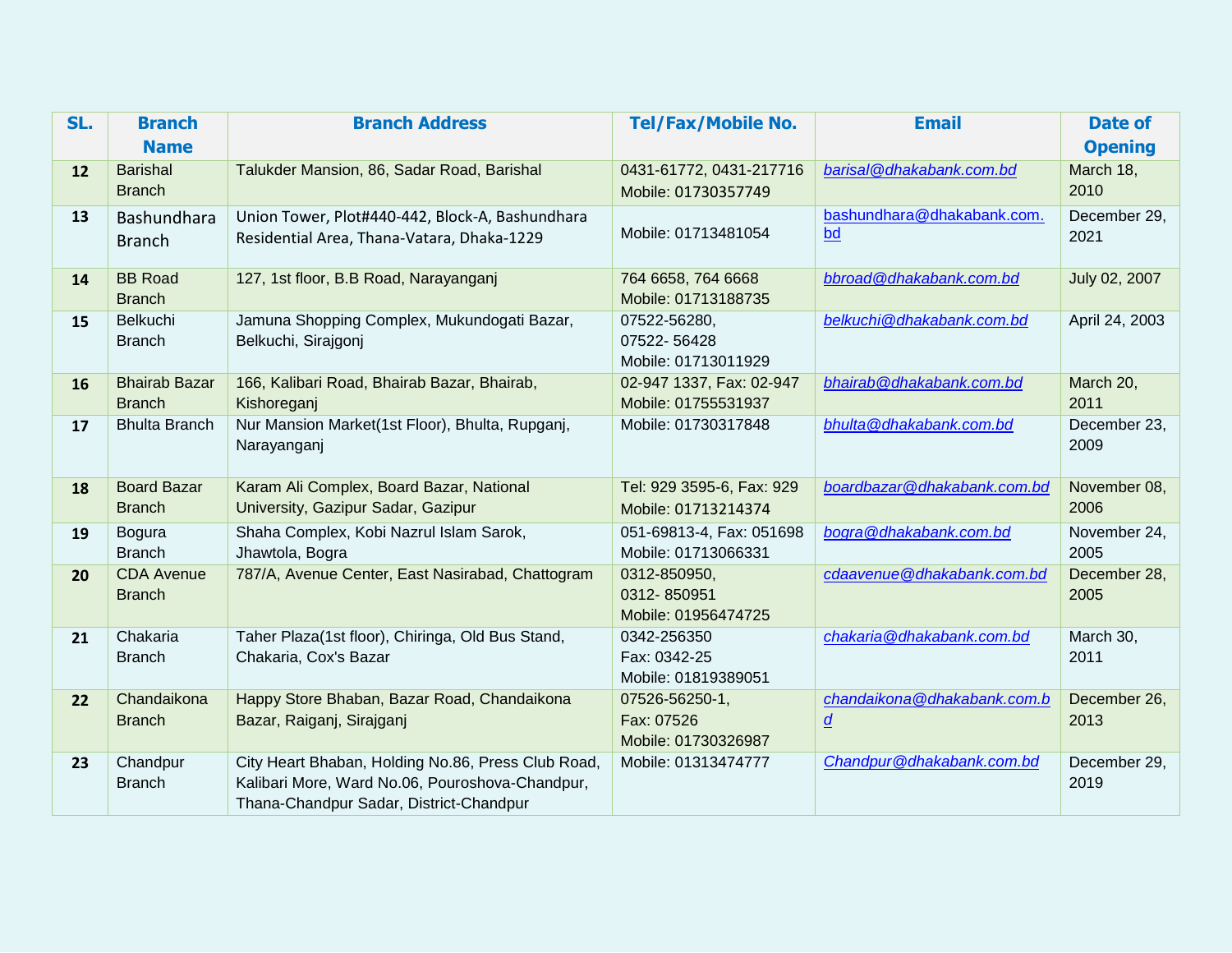| SL. | <b>Branch</b>            | <b>Branch Address</b>                                     | <b>Tel/Fax/Mobile No.</b>  | <b>Email</b>                 | <b>Date of</b>       |
|-----|--------------------------|-----------------------------------------------------------|----------------------------|------------------------------|----------------------|
|     | <b>Name</b>              |                                                           |                            |                              | <b>Opening</b>       |
| 24  | Chapai                   | 3, Godagari Road, Chapainawabganj Sadar,                  | Mobile: 01708133923        | chapainawabganj@dhakabank.c  | December 08,         |
|     | Nawabganj                | Chapainawabganj                                           |                            | om.bd                        | 2016                 |
| 25  | Chatmohar                | J.S Shopping Complex(1st floor), 516, Narikel Para,       | 07324-56272,               | chatmohar@dhakabank.com.bd   | August 12,           |
|     | <b>Branch</b>            | Chatmohor Sadar, Chatmohor, Pabna.                        | 07324-5627                 |                              | 2014                 |
|     |                          |                                                           | Mobile: 01777758322        |                              |                      |
| 26  | Chhagalnaiya             | Nur Islam Plaza, Holding#826, Ward#06,                    | 3322-78123-4,              | chhagalnaiya@dhakabank.com.  | December 22,         |
|     | <b>Branch</b>            | Chhagalnaiya, Feni                                        | Fax: 3322-78               | bd                           | 2016                 |
|     |                          |                                                           | Mobile: 01844096109        |                              |                      |
| 27  | Chowmuhani               | Rupali Bhaban, Holding no.807, Feni Road, Ward no.        | Mobile: 01708493138        | chowmuhani@dhakabank.com.b   | July 23, 2017        |
|     | <b>Branch</b>            | 4, Chowmuhani Pourashava, Thana-Begumganj,                |                            | $\underline{d}$              |                      |
|     |                          | District-Noakhali                                         |                            |                              |                      |
| 28  | Cox'sbazar               | Rakshit Market (1st floor), Main Road,                    | 0341-51015, 0341-63931     | coxsbazar@dhakabank.com.bd   | December 15,         |
|     | <b>Branch</b><br>Cumilla | Laldighirpar, Sadar, Cox's Bazar                          | Mobile: 01755533326        |                              | 2005                 |
| 29  | <b>Branch</b>            | 20, Kandirpar Moor (1st floor),<br>Adarsha Sadar, Cumilla | 02334402646<br>02334402647 | comilla@dhakabank.com.bd     | December 27,<br>2009 |
|     |                          |                                                           | Mobile: 01730317849        |                              |                      |
| 30  | Dhanmondi                | House No-20, Road-7, Dhanmondi R/A, Dhaka                 | 911 1537, 912 2278         | dhanmondi@dhakabank.com.bd   | August 01,           |
|     | <b>Branch</b>            |                                                           | Mobile: 01321127796        |                              | 2000                 |
| 31  | <b>Dhanmondi</b>         | Plot#275/G, Road#27(old), Shahid Sheikh Kamal             | 910 3651(Dir.), 910 3652   | dhanmondi.model@dhakabank.c  | June 28, 2011        |
|     | <b>Model Branch</b>      | Sharani, Dhanmondi R/A                                    | Mobile: 01755637820        | om.bd                        |                      |
| 32  | Dinajpur                 | Rowshan Tower (1st floor), 44/42,                         | 0531-66365, 0531-66366     | dinajpur@dhakabank.com.bd    | May 24, 2012         |
|     | <b>Branch</b>            | North Munshipara Road, Dinajpur                           | Mobile: 01755630703        |                              |                      |
| 33  | Dhaka EPZ                | Zone Service Building, Room#48-51, DEPZ,                  | 778 9671, 778 8861         | depz@dhakabank.com.bd        | April 12, 2001       |
|     | <b>Branch</b>            | Ganakbari Savar, Dhaka                                    | Mobile: 01755632361        |                              |                      |
| 34  | Eskaton                  | Shanta Garden, 50/B, New Eskaton Road, Dhaka              | 58315675, 58315672-4       | eskaton@dhakabank.com.bd     | February 12,         |
|     | <b>Branch</b>            |                                                           | Mobile: 01819373273        |                              | 2017                 |
| 35  | Fantasy                  | Chowdhury Plaza, Jamgara, Ashulia, Savar, Dhaka           | 779 0711-2,                | fantasy.kingdom@dhakabank.co | March 20,            |
|     | Kingdom                  |                                                           | Fax: 779 0712              | $m$ .bd                      | 2002                 |
|     | <b>Branch</b>            |                                                           | Mobile: 01711566684        |                              |                      |
| 36  | Faridpur                 | Holding No.90(1st & 2nd floor), Thana Road,               | 0631-67290,                | faridpur@dhakabank.com.bd    | May 22, 2012         |
|     | <b>Branch</b>            | Chawk Bazar, Faridpur                                     | 0631-67291                 |                              |                      |
|     |                          |                                                           | Mobile: 01755630702        |                              |                      |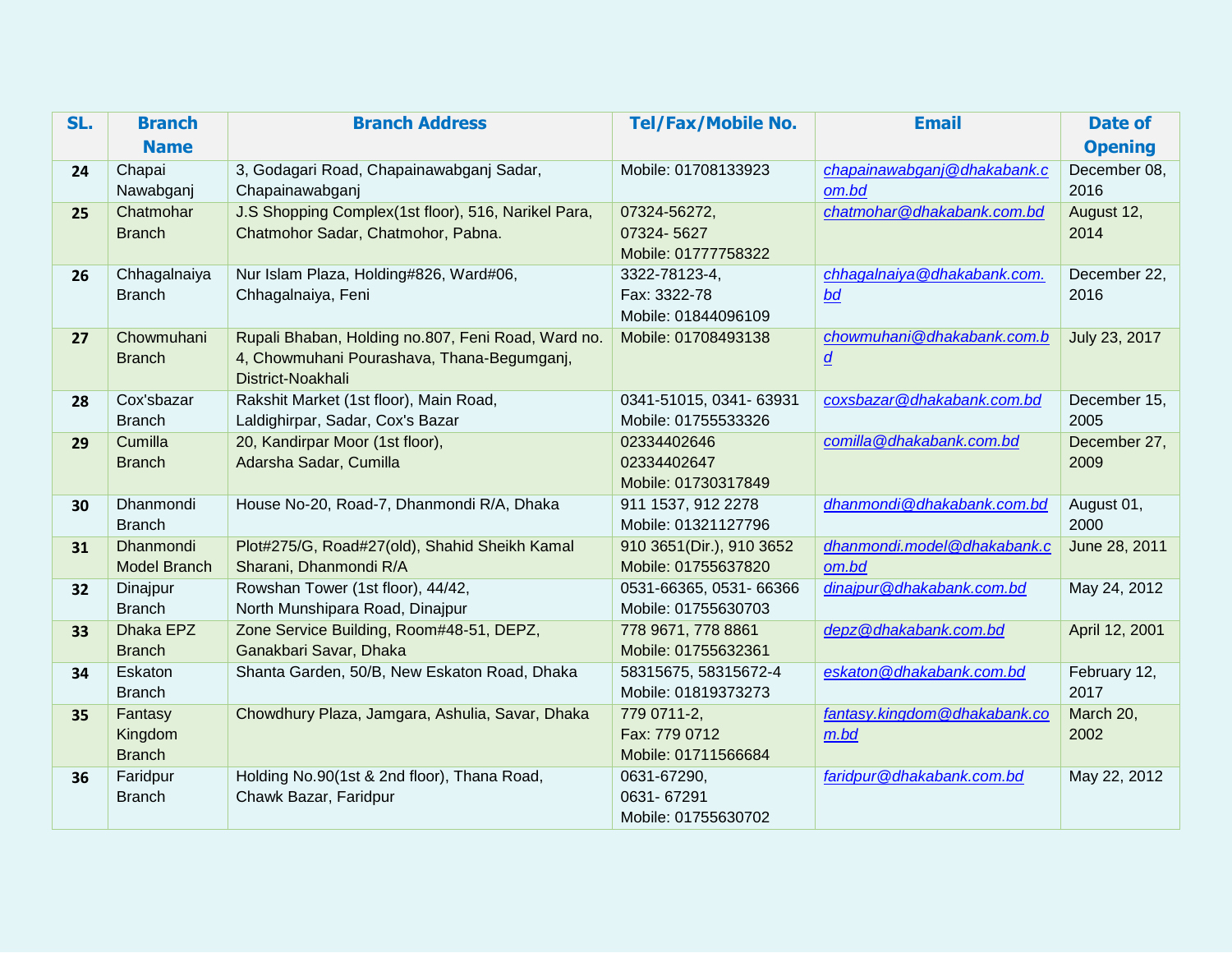| SL. | <b>Branch</b>                         | <b>Branch Address</b>                                                                                    | <b>Tel/Fax/Mobile No.</b>                                                                                    | <b>Email</b>                            | <b>Date of</b>        |
|-----|---------------------------------------|----------------------------------------------------------------------------------------------------------|--------------------------------------------------------------------------------------------------------------|-----------------------------------------|-----------------------|
|     | <b>Name</b>                           |                                                                                                          |                                                                                                              |                                         | <b>Opening</b>        |
| 37  | Fatickchari<br><b>Branch</b>          | Fatickchari Branch, College Gate, Bibirhat,<br>Fatickchari, Chattogram                                   | T&T: 03022-56320 &<br>03022-56322,<br>Mobile: 01777-758078,<br>01844-096101                                  | fatickchori@dhakabank.com.bd            | March 24,<br>2011     |
| 38  | Feni Branch                           | City Center(1st floor), 132, S.S.K. Road, Feni                                                           | 0331-63541, Fax: 0331-63<br>Mobile: 01729092555                                                              | feni@dhakabank.com.bd                   | November 18,<br>2007  |
| 39  | Foreign<br>Exchange<br><b>Branch</b>  | Biman Bhaban, 100, Motijheel C/A, Dhaka                                                                  | 47119355, 47118298,<br>9578395<br>Mobile: 01708493135                                                        | fex@dhakabank.com.bd                    | July 15, 1998         |
| 40  | Goalabazar<br><b>Branch</b>           | Rahman Complex(1st floor), Goalabazar, Sylhet                                                            | 08242-56707, Fax: 08242<br>Mobile: 01713120427                                                               | goalabazar@dhakabank.com.bd             | December 27,<br>2006  |
| 41  | Gahira Branch                         | 1st floor, Chowmuhoni, Gohira, Raozan, Chattogram                                                        | 03026-56485,<br>03026-5648<br>Mobile: 01816809492                                                            | gahira@dhakabank.com.bd                 | May 24, 2012          |
| 42  | Gopaldi<br><b>Branch</b>              | Musa Market(1st & 2nd floor), Gopaldi Bazar                                                              | 7651170-1,<br>Mobile: 01755693330                                                                            | gopaldi@dhakabank.com.bd                | December 24,<br>2014  |
| 43  | Gulshan<br><b>Branch</b>              | 24, Gulshan Avenue, Gulshan-1, Dhaka                                                                     | PABX: 58816442,<br>8837351, 8837350,<br>8837327, 48811412,<br>8831080<br>FAX: 9881026<br>Mobile: 01711406096 | gulshan @dhakabank.com.bd               | September 13,<br>2004 |
| 44  | <b>Gulshan Circle</b><br>-2 Branch    | Bilquis Tower, Plot No. 06, Road No.46,<br>Gulshan Circle -02, Dhaka-1212                                | 883 6224, 883 6225<br>Mobile: 01709632810                                                                    | gulshan.circle2@dhakabank.co<br>$m$ .bd | June 11, 2014         |
| 45  | Gulshan<br>Corporate<br><b>Branch</b> | Holding: Plot-CWS (C)-10, Bir Uttam A.K.<br>Khandakar Road, Gulshan-1, Thana-<br>Gulshan, District-Dhaka | 88-02-8832936<br>Mobile: 01716229151                                                                         | gulshan.corporate@dhakabank.c<br>om.bd  | July 05, 2020         |
| 46  | Gunabati<br><b>Branch</b>             | Wadud Akbar Garden, Gunabati Bazar, Union-12 no.<br>Gunabati union, P.S- Chauddagram,<br>Dist- Cumilla   | Cell: 01730-086459<br>Mobile: 01730086459                                                                    | gunabati@dhakabank.com.bd               | December 20,<br>2017  |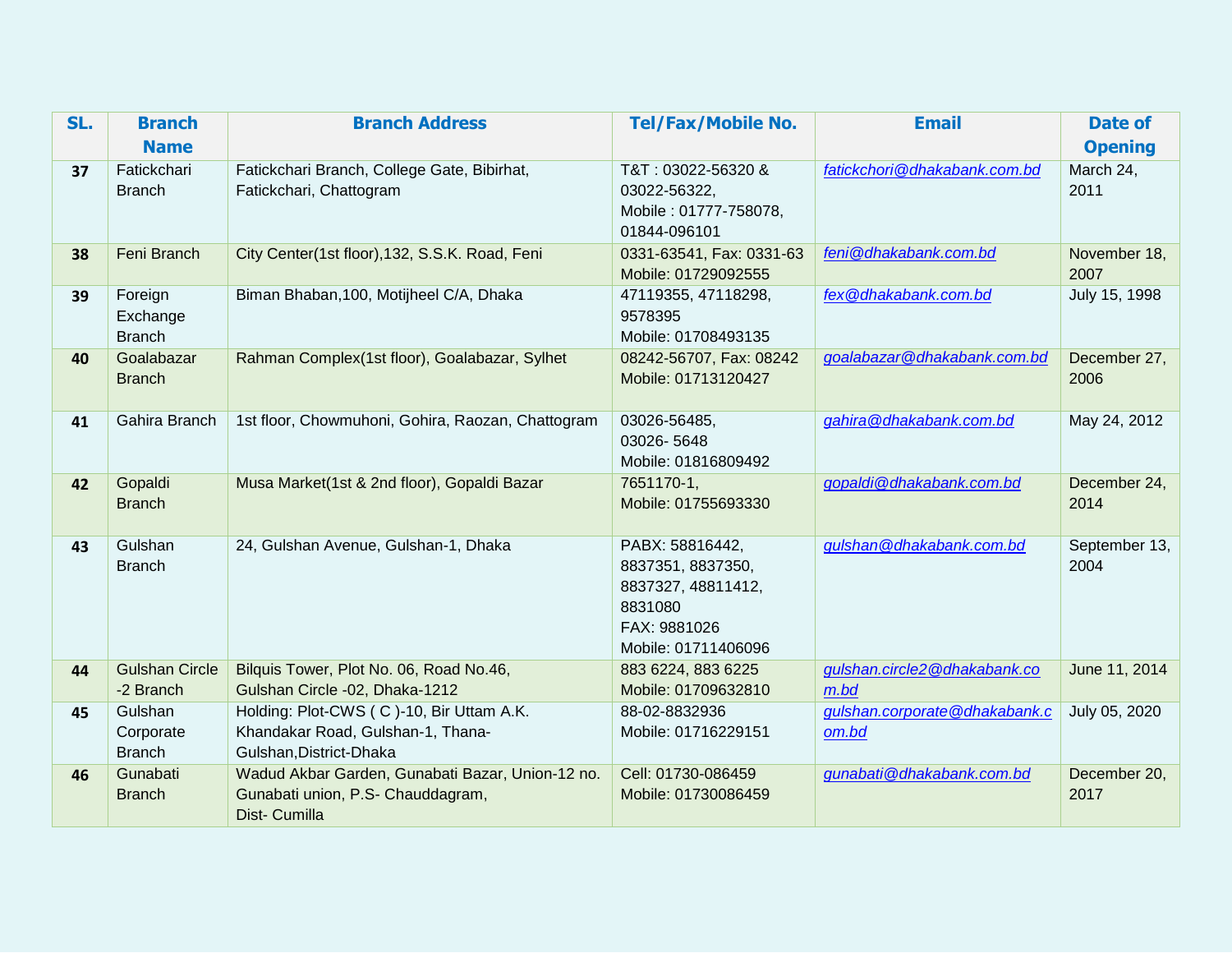| SL. | <b>Branch</b>             | <b>Branch Address</b>                                                   | <b>Tel/Fax/Mobile No.</b> | <b>Email</b>                | <b>Date of</b> |
|-----|---------------------------|-------------------------------------------------------------------------|---------------------------|-----------------------------|----------------|
|     | <b>Name</b>               |                                                                         |                           |                             | <b>Opening</b> |
| 47  | Habigonj                  | Khaza Garden City(1st floor) Town Hall Road,                            | 0831-62693,               | hobigonj@dhakabank.com.bd   | August 08,     |
|     | <b>Branch</b>             | Habigonj                                                                | Mobile: 01922101054       |                             | 2010           |
| 48  | Halishahar                | 14/A, Nusrat Mension(1st floor), Block#G,                               | 031-251 8923-4,           | halishahar@dhakabank.com.bd | December 29,   |
|     | <b>Branch</b>             | Halishahar H/E, P.C Road, Chattogram                                    | Fax: 0312                 |                             | 2009           |
|     |                           |                                                                         | Mobile: 01973044044       |                             |                |
| 49  | Hathhazari                | Sobahan Plaza, Kachari Road, Hathazari,                                 | 031-260 1528,             | hathazari@dhakabank.com.bd  | September 03,  |
|     | <b>Branch</b>             | Chattogram                                                              | 0443-4493                 |                             | 2006           |
|     |                           |                                                                         | Mobile: 01321127792       |                             |                |
| 50  | Hili Branch               | Land Port Truck Owner's Group                                           | Mobile: 01727226803       | hili@dhakabank.com.bd       | December 22,   |
|     |                           | Building, Charmatha, Bangla                                             | 01322891591               |                             | 2021           |
|     |                           | Hili, Hakimpur, Dinajpur<br>Sardar Mansion, 01, Imamgonj Lane, Imamgonj | Mobile: 01313491959       | imamgonj@dhakabank.com.bd   | January 12,    |
| 51  | Imamganj<br><b>Branch</b> | Bazar, Dhaka                                                            |                           |                             | 1997           |
| 52  | Islamic                   | Modhumita Cinema Hall Building,                                         | 958 4951(Dir.), 958 5751  | ibb.sara@dhakabank.com.bd   | July 02, 2003  |
|     | Banking                   | 158/160 Motijheel C/A, Dhaka                                            |                           |                             |                |
|     | <b>Branch</b>             |                                                                         | Mobile: 01755647557       |                             |                |
|     | Motijheel                 |                                                                         |                           |                             |                |
|     |                           |                                                                         |                           |                             |                |
| 53  | Islamic                   | A H Paragon(1st & 2nd floor), 282,                                      | 031-255 8166,             | ibb.agrabad@dhakabank.com.b | May 02, 2004   |
|     | Banking                   | CDA Avenue, Chawkbazar, Chattogram                                      | 031-654266                | $\underline{d}$             |                |
|     | <b>Branch</b>             |                                                                         | Mobile: 01819353260       |                             |                |
|     | Chawkbazar                |                                                                         |                           |                             |                |
| 54  | Islampur                  | 6-7, Islampur Road, Dhaka                                               | 739 2942, 739 3980-1      | islampur@dhakabank.com.bd   | January 12,    |
|     | <b>Branch</b>             |                                                                         | Mobile: 01944422001       |                             | 1998           |
| 55  | Jashore                   | Rashid Center(1st floor), 7/A R.N. Road, Jashore                        | 0421-60301, Fax: 0421-68  | jessore@dhakabank.com.bd    | January 26,    |
|     | <b>Branch</b>             |                                                                         | Mobile: 01729076699       |                             | 2011           |
| 56  | Jatrabari                 | 1st floor, Al Monir Bhaban, Holding No.- 101,                           | Manager (Direct):         | jatrabari@dhakabank.com.bd  | February 14,   |
|     | <b>Branch</b>             | Shaheed Faruque Road, Ward-50, Thana-Jatrabari,                         | 02223347873, PABX:        |                             | 2012           |
|     |                           | Dhaka South City Corporation, , District-Dhaka 1204.                    | 02223347846,              |                             |                |
|     |                           |                                                                         | 02223347856,              |                             |                |
|     |                           |                                                                         | 02223347876               |                             |                |
|     |                           |                                                                         | Mobile: 01673658073       |                             |                |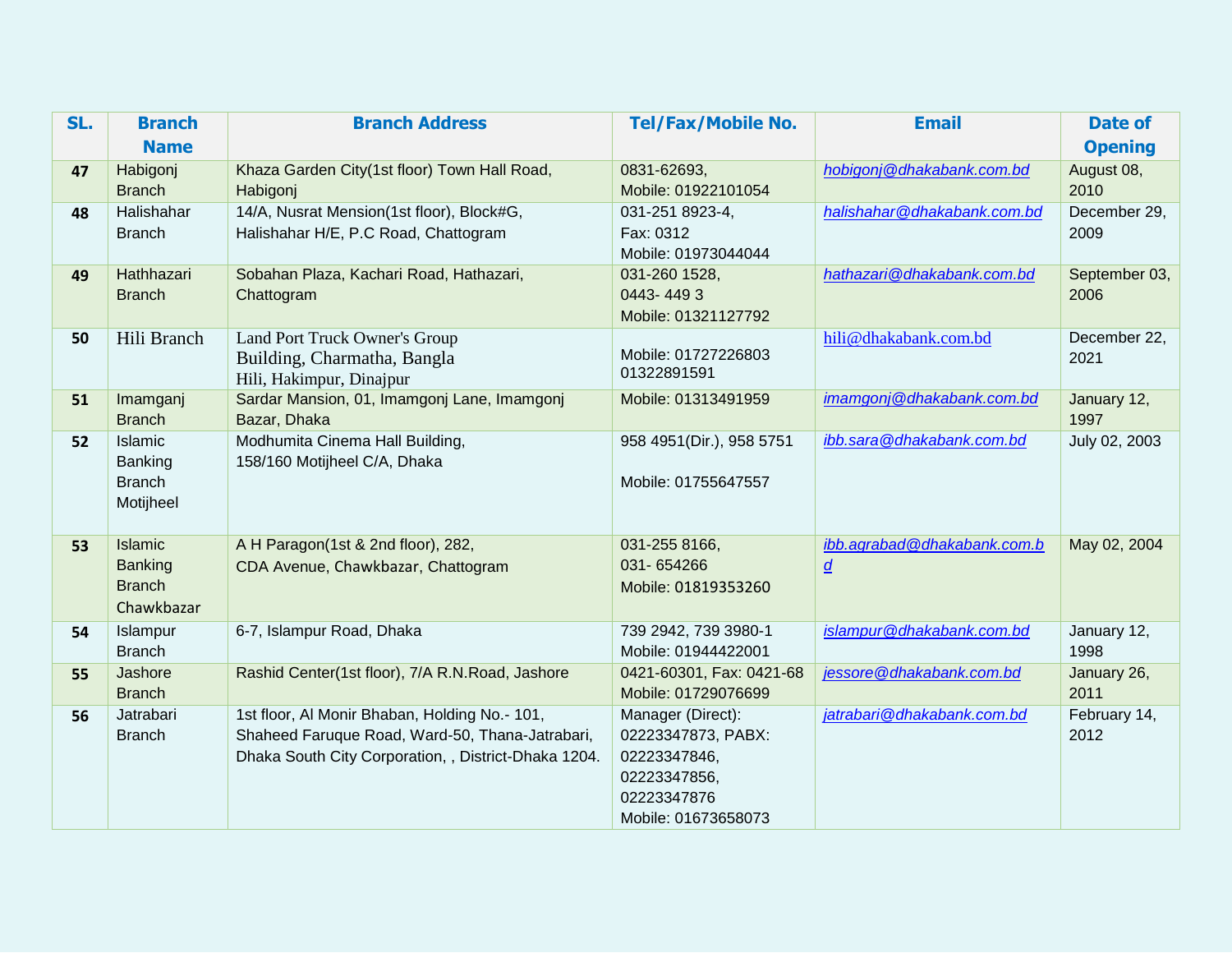| SL. | <b>Branch</b>                        | <b>Branch Address</b>                                                                                       | <b>Tel/Fax/Mobile No.</b>                                                              | <b>Email</b>                                   | <b>Date of</b>        |
|-----|--------------------------------------|-------------------------------------------------------------------------------------------------------------|----------------------------------------------------------------------------------------|------------------------------------------------|-----------------------|
|     | <b>Name</b>                          |                                                                                                             |                                                                                        |                                                | <b>Opening</b>        |
| 57  | Joypara<br><b>Branch</b>             | Munshi Super Market(1st floor), 1083,<br>Joypara Bazar Main Road, Dohar, Dhaka                              | 776 8160<br>Mobile: 01713066216                                                        | joypara@dhakabank.com.bd                       | November 30,<br>2005  |
| 58  | <b>Jubilee Road</b><br><b>Branch</b> | Liberty Tower, 183, Jubilee Road, Chattogram                                                                | 031-630184-5,<br>Fax: 031-63<br>Mobile: 01819825263                                    | jubilee@dhakabank.com.bd                       | September 15,<br>1997 |
| 59  | Kakrail Branch                       | 71, Purana Paltan Lane, Dhaka                                                                               | Tel: 58314541,<br>Mobile: 01708493137                                                  | kakrail@dhakabank.com.bd                       | July 05, 2015         |
| 60  | Kalatia Branch                       | Shamshedpur, Kalatia Bazar, Keranigonj, Dhaka                                                               | 7769201-2,<br>Fax: 7769203<br>Mobile: 01711952451                                      | kalatiya@dhakabank.com.bd                      | December 26,<br>2016  |
| 61  | Kalibari<br><b>Branch</b>            | Mumtaz Plaza, Kalibari Adarsha Bazar, Union-02,<br>Thana-Araihazar, District-Narayanganj                    | Mobile: 01708493139                                                                    | kalibari@dhakabank.com.bd                      | July 27, 2017         |
| 62  | Kamarpara<br><b>Branch</b>           | Hasmat Tower, 30/A, Kamarpara Bazar Road,<br>Khairtek, Nishat Nagar, Turag, Dhaka                           | Tel: 8981061-3, Fax: 8981<br>Mobile: 01313474762                                       | kamarpara@dhakabank.com.bd                     | December 27,<br>2015  |
| 63  | Kapasia<br><b>Branch</b>             | Admiral Market, Kapasia Bazar Road, Mouza-<br>Banarhawla, Union-Kapasia, Thana-Kapasia,<br>District-Gazipur | Mobile: 01313474779                                                                    | kapasia@dhakabank.com.bd                       | December 29,<br>2019  |
| 64  | Karwan Bazar<br><b>Branch</b>        | 39, karwan Bazar C/A, Dhaka                                                                                 | 55011721, 55011722,<br>55011723, Manager<br>(Direct): 55011720,<br>Mobile: 01730739326 | karwanbazar@dhakabank.com.b<br>$\underline{d}$ | November 16,<br>2000  |
| 65  | <b>KDA Avenue</b><br>Branch khulna   | 2B KDA Avenue, Khulna                                                                                       | 041-721437,<br>041-730075<br>Mobile: 01713293933                                       | khulna@dhakabank.com.bd                        | December 20,<br>2009  |
| 66  | Keraniganj<br><b>Branch</b>          | Khan Plaza(1st floor), Shahid Delwar Hossain Road,<br>East Aganagar, Keraniganj, Dhaka                      | Tel: 776 2250, Fax: 776<br>Mobile: 01713001846                                         | keranigonj@dhakabank.com.bd                    | December 30,<br>2007  |
| 67  | Khatungonj<br><b>Branch</b>          | 291, Khatungonj, Chattogram                                                                                 | 031-622132-3,<br>Fax: 031-62<br>Mobile: 01819825263                                    | khatungonj@dhakabank.com.bd                    | August 12,<br>1996    |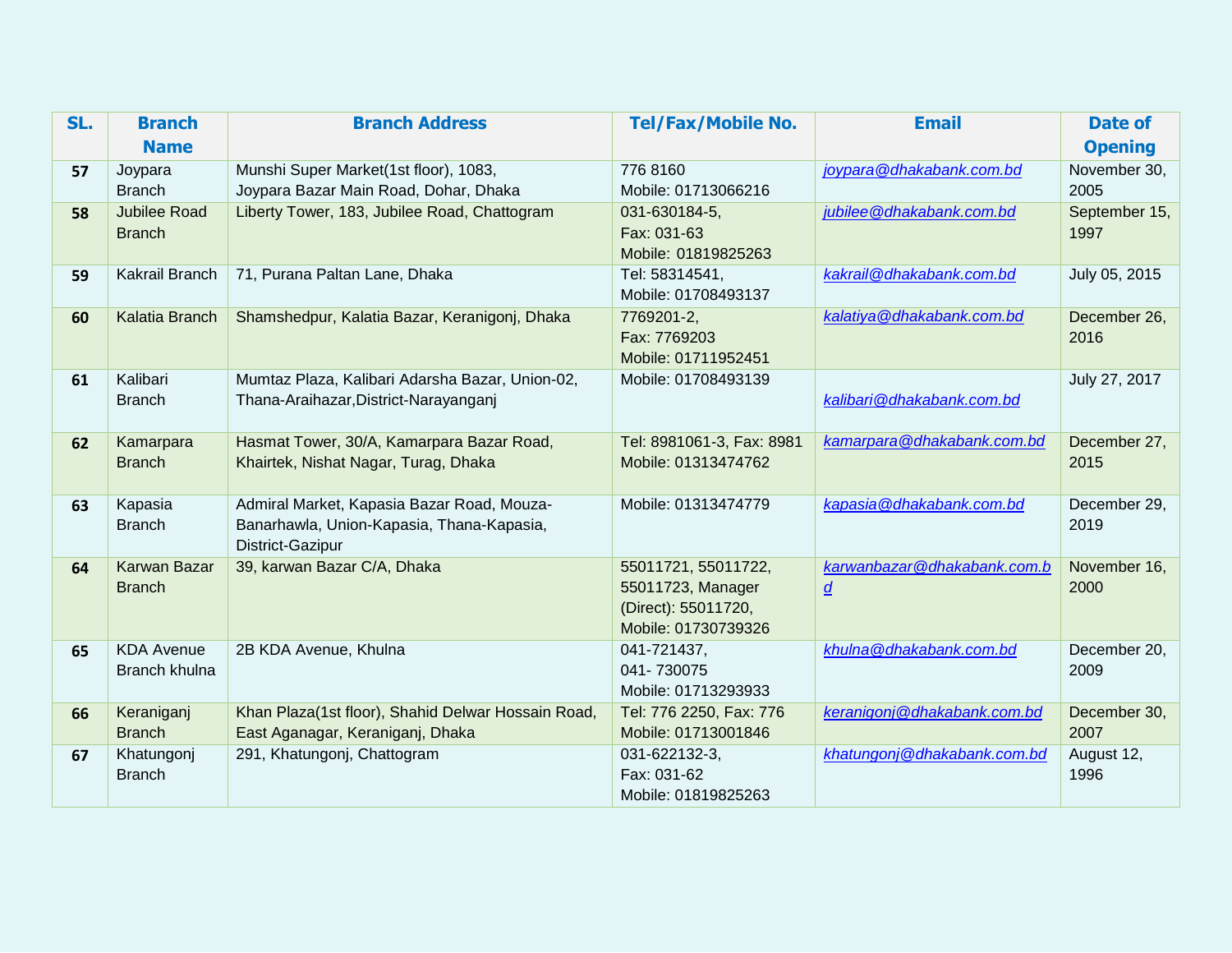| SL. | <b>Branch</b>                  | <b>Branch Address</b>                                                | <b>Tel/Fax/Mobile No.</b>          | <b>Email</b>                      | Date of            |
|-----|--------------------------------|----------------------------------------------------------------------|------------------------------------|-----------------------------------|--------------------|
|     | <b>Name</b>                    |                                                                      |                                    |                                   | <b>Opening</b>     |
| 68  | Khilgaon                       | 389/B, Khilgaon Chowdhurypara, Dhaka                                 | Tel: 721 5881-2, Fax: 72           | khilgaon@dhakabank.com.bd         | March 29,          |
|     | <b>Branch</b>                  |                                                                      | Mobile: 01732747773                |                                   | 2010               |
| 69  | Kishoregonj                    | Chartterjee Market (1st & 2nd floor), 154,                           | 0941-51008,                        | kishoregonj@dhakabank.com.bd      | April 09, 2012     |
|     | <b>Branch</b>                  | Natun Bazar, Ishakha Road, Kishoregonj                               | 0941-51010                         |                                   |                    |
|     |                                |                                                                      | Mobile: 01730326981                |                                   |                    |
| 70  | Konabari                       | Plot No.146/147, BSCIC, Konabari, Gazipur                            | 929 8701, Fax: 929 8701            | konabari@dhakabank.com.bd         | December 28,       |
|     | <b>Branch</b>                  |                                                                      | Mobile: 01713120422                |                                   | 2006               |
| 71  | Lakshmipur                     | 126/1, Thana Road, Bolram Bhaban, Sadar,                             | Mobile: 01708133925                | lakshmipur@dhakabank.com.bd       | December 22,       |
|     | <b>Branch</b>                  | Lakshmipur                                                           |                                    |                                   | 2016               |
| 72  | Laldighirpar                   | 960, Laldighirpar, sylhet                                            | 0821-721116-9,                     | laldighirpar@dhakabank.com.bd     | September 08,      |
|     | <b>Branch</b>                  |                                                                      | Fax: 0821                          |                                   | 1998               |
|     |                                |                                                                      | Mobile: 01729095601                |                                   |                    |
| 73  | <b>Local Office</b>            | Adamjee Court Building, 115-120, Motijheel C/A,                      | 955 6587,                          | local@dhakabank.com.bd            | July 05, 1995      |
|     |                                | <b>Dhaka</b>                                                         | 955 6592-3, 95                     |                                   |                    |
|     |                                |                                                                      | Mobile: 01713066250,               |                                   |                    |
|     |                                |                                                                      | 01911309363                        |                                   |                    |
| 74  | Madhabdi                       | 8, Bank Road, Madhabdi Bazar, Narsinghdi                             | 944 6681,                          | madhabdi@dhakabank.com.bd         | November 08,       |
|     | <b>Bazar Branch</b>            |                                                                      | Fax: 944 6680                      |                                   | 2001               |
|     |                                |                                                                      | Mobile: 01711564923                |                                   |                    |
| 75  | Madina<br><b>Market Branch</b> | Mahmud Complex, 1st Floor, Madina Market, West                       | 0821-718470<br>Mobile: 01709637307 | madina.market@dhakabank.com<br>bd | August 30,<br>2012 |
|     |                                | Pathantula, Sylhet                                                   | 032171591,                         |                                   | November 17,       |
| 76  | Maijdee<br><b>Branch</b>       | Mostafa Plaza, Holding#142, Road#01, Main Road,<br>Maijdee, Noakhali | Fax: 03217159                      | maijdee@dhakabank.com.bd          | 2015               |
|     |                                |                                                                      | Mobile: 01712229191                |                                   |                    |
| 77  | Mawna                          | L.K. Tower, 2nd floor, Sonabo, Tengra,                               | Mobile: 01730086454                | mawna@dhakabank.com.bd            | October 22,        |
|     | <b>Branch</b>                  | Telihati Union Parishod, Sreepur, Gazipur                            |                                    |                                   | 2017               |
| 78  | Mirpur Branch                  | Plot-01, Road-05, Block-A, Section-10, Mirpur,                       | 58056041                           | mirpur@dhakabank.com.bd           | June 07, 2009      |
|     |                                | <b>Dhaka</b>                                                         | Fax: 805 156                       |                                   |                    |
|     |                                |                                                                      | Mobile: 01675563206                |                                   |                    |
| 79  | Mohakhali                      | Yusuf Navana Infinity, Plot-16 (Ground & 1st floor),                 | +88-02-222282915, +88-             | mohakhali@dhakabank.com.bd        | December 23,       |
|     | <b>Branch</b>                  | Bir Uttam A.K. Khandakar Road, Mohakhali                             | 02-222280910                       |                                   | 2010               |
|     |                                | C/A, Dhaka                                                           | Mobile:01715-026473                |                                   |                    |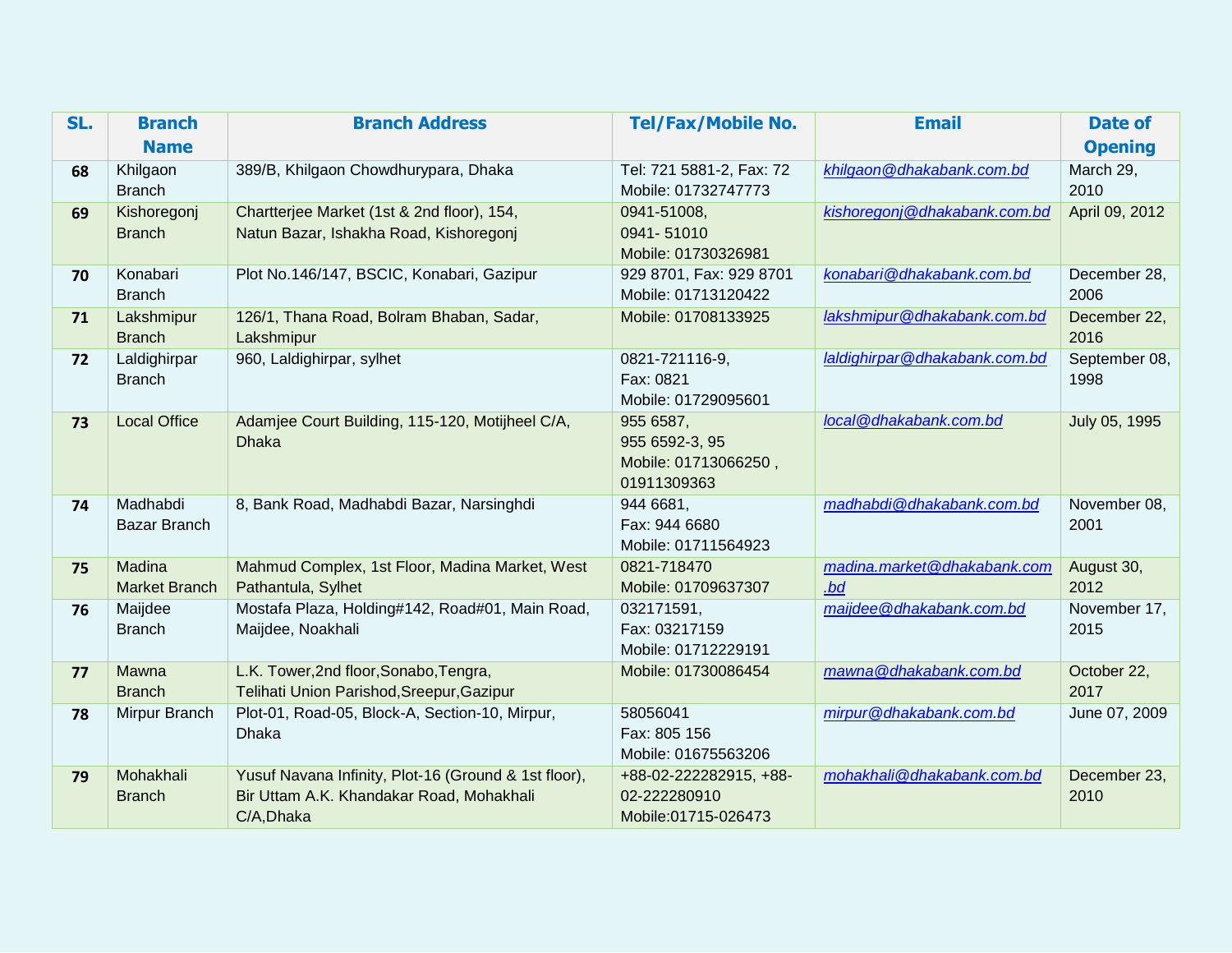| SL. | <b>Branch</b>     | <b>Branch Address</b>                            | <b>Tel/Fax/Mobile No.</b> | <b>Email</b>                | Date of        |
|-----|-------------------|--------------------------------------------------|---------------------------|-----------------------------|----------------|
|     | <b>Name</b>       |                                                  |                           |                             | <b>Opening</b> |
| 80  | Mokamtola         | 1 <sup>st</sup> Floor, Bazlur Rahman             | Mobile: 01818462496       | mokamtola@dhakabank.com.bd  | December 28,   |
|     | <b>Branch</b>     | (Master Plaza)                                   | 01322891596               |                             | 2021           |
|     |                   | Mokamtola, Shibgonj, Bogura                      |                           |                             |                |
| 81  | Moulvibazar       | S.R. Plaza (1st Floor), 1151/3/ M. Saifur Rahman | 0861-62173-4              | moulvibazar@dhakabank.com.b | December 12,   |
|     | <b>Branch</b>     | Road, Moulvibazar                                | Mobile: 01713301042       | $\underline{d}$             | 2004           |
|     |                   |                                                  |                           |                             |                |
| 82  | Murapara          | Brothers Riaz Uddin Khan Plaza (1st floor),      | 02 7650158-59,            | murapara@dhakabank.com.bd   | December 29,   |
|     | <b>Branch</b>     | Murapara Bazar, Rupgonj, Narayangonj             | Mobile: 01709637313,      |                             | 2015           |
|     |                   |                                                  | 01944422002               |                             |                |
| 83  | Mymensingh        | Momen Tower, Holding 65, Dr. Bipin Sen Road,     | Mobile: 01708133924       | mymensingh@dhakabank.com.b  | December 18,   |
|     | <b>Branch</b>     | Choto Bazar, Mymensingh                          |                           | $\underline{d}$             | 2016           |
| 84  | Nandipara         | Haji Mohammad Sadek Ali Mansion,                 | Tel: 7811448,             | nandipara@dhakabank.com.bd  | December 28,   |
|     | <b>Branch</b>     | Union-Dakkhingaon, Thana-Khilgaon, Dhaka         | Fax: 781132               |                             | 2015           |
|     |                   |                                                  | Mobile: 01709632814       |                             |                |
| 85  | Narayanganj       | Sattar Tower, 48, S.M. Maleh Road, Tanbazar,     | 975 0300, 763 0427        | narayangonj@dhakabank.com.b | December 03,   |
|     | <b>Branch</b>     | Narayangonj                                      | Mobile: 01709652803       | $\boldsymbol{d}$            | 1997           |
| 86  | Narsingdi         | T. Hossain Tower (1 <sup>st</sup> Floor)         |                           | narsingdi@dhakabank.com.bd  | December 30,   |
|     | <b>Branch</b>     | Holding No.382                                   | Mobile: 01322891598       |                             | 2021           |
|     |                   | Kalibari Road, Borobazar                         | 01760610596               |                             |                |
|     |                   | Narsingdi Sadar, Narsingdi                       |                           |                             |                |
| 87  | <b>New Market</b> | Al-Karan Biponi Bitan Centre(2nd floor), H#388,  | 031-621242,               | newmarket.ctg@dhakabank.com | December 28,   |
|     | <b>Branch</b>     | Road#Kotwali, Ward#31, Chattogram City           | Fax: 031-6212             | bd                          | 2010           |
|     | Chattogram        | Corporation, Chattogram                          | Mobile: 01713453235       |                             |                |
| 88  | Pabna Branch      | 1st floor, Munshi Complex, Hazi Abdul Goni Road, | 0731-63406,               | pabna@dhakabank.com.bd      | December 24,   |
|     |                   | Boro Bazar C/A, Near Jubili Tank, Pabna          | 0731-63422                |                             | 2013           |
|     |                   |                                                  | Mobile: 01730326983       |                             |                |
| 89  | Pagla Bazar       | Al-Haj Afsar Karim Bhaban, D.N.Road, PaglaBazar, | 768 1299,                 | paglabazar@dhakabank.com.bd | August 31,     |
|     | <b>Branch</b>     | Narayangonj                                      | Fax: 768 1289             |                             | 2008           |
|     |                   |                                                  | Mobile: 01730097260       |                             |                |
| 90  | Panchdona         | Microgreen City, Shreechandi, Union-Maherpara,   | Mobile: 01708133917       | panchdona@dhakabank.com.bd  | December 07,   |
|     | <b>Branch</b>     | Ward-09, P.S-Narshingdi Sadar, Narshingdi        |                           |                             | 2016           |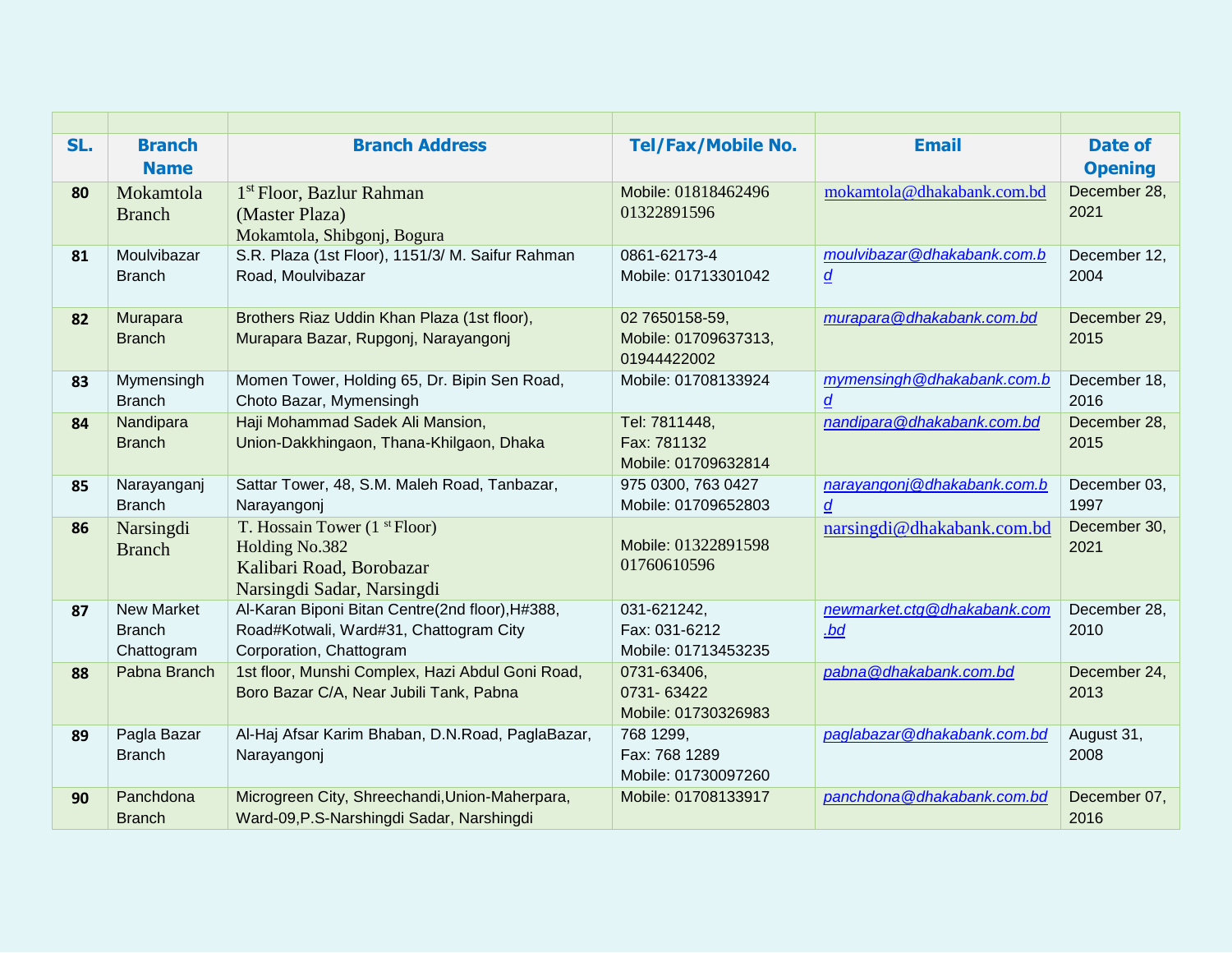| SL. | <b>Branch</b>              | <b>Branch Address</b>                                          | <b>Tel/Fax/Mobile No.</b>    | <b>Email</b>                  | <b>Date of</b> |
|-----|----------------------------|----------------------------------------------------------------|------------------------------|-------------------------------|----------------|
|     | <b>Name</b>                |                                                                |                              |                               | <b>Opening</b> |
| 91  | Patiya Branch              | A S Rahat Ali High School Market (1st floor),                  | 0303-556449,                 | patiya@dhakabank.com.bd       | December 27,   |
|     |                            | Thana Road, Patiya, Chattogram                                 | Fax: 0303-55                 |                               | 2009           |
|     |                            |                                                                | Mobile: 01730317847          |                               |                |
| 92  | Pragati Sarani             | Skill House(1st & 2nd floor), KA-53/2, Pragati Sarani,         | 55048262-                    | pragatisarani@dhakabank.com.b | December 28,   |
|     | <b>Branch</b>              | Gulshan, Dhaka                                                 | 355048261(Dir),              | $\underline{d}$               | 2016           |
|     |                            |                                                                | Fax: 55048265                |                               |                |
|     |                            |                                                                | Mobile: 01755652766          |                               |                |
| 93  | Rajanagar<br><b>Branch</b> | Smriti Plaza(1st floor), Rajanagar, Serajdikhan,<br>Munshigonj | Mobile: 01938 834 137        | rajanagar@dhakabank.com.bd    | June 17, 2012  |
| 94  | Rajshahi                   | 73, Ganakpara, Shaheb Bazar, Rajshahi                          | 0721-812330-1, Fax: 0721     | rajshahi@dhakabank.com.bd     | November 23,   |
|     | <b>Branch</b>              |                                                                | Mobile: 01712190055          |                               | 2005           |
| 95  | Rangpur                    | Bangladesh Muktijoddha Sangsad,                                | 0521-61494,                  | rangpur@dhakabank.com.bd      | December 26,   |
|     | <b>Branch</b>              | Rangpur Unit (1st floor), Shahid Mokter                        | Fax: 0521-614                |                               | 2006           |
|     |                            | Elahi Sarani, Station Road, Ward-25, Rangpur                   | Mobile: 01713202662          |                               |                |
| 96  | Rupshi Branch              | City Staff Quarter, Holding No.-498 & 499, Shaheed             | Mobile: 01730086455          | rupshi@dhakabank.com.bd       | December 12,   |
|     |                            | Bokul Road, Ward No.-04, Pourosova- Tarabo,                    |                              |                               | 2017           |
|     |                            | P.S- Rupganj, Dist- Narayanganj                                |                              |                               |                |
| 97  | Saidpur                    | 1st Floor, (Shahid Dr, Zikrul Houge Road),                     | 0552-672952, Fax: 0552-6     | saidpur@dhakabank.com.bd      | October 25,    |
|     | <b>Branch</b>              | Saidpur, Nilphamari                                            | Mobile: 01844150531          |                               | 2007           |
| 98  | Satkhira                   | Bara Bazar, Thana Road, Satkhira Sadar, Satkhira               | 0471-63647, Fax: 0471-63     | satkhira@dhakabank.com.bd     | December 28,   |
|     | <b>Branch</b>              |                                                                | Mobile: 01713120429          |                               | 2006           |
| 99  | Savar Bazar                | Alam Plaza (1st floor), 122, Jaleshwor,                        | 774 3435, Fax: 774 3434      | savar@dhakabank.com.bd        | August 25,     |
|     | <b>Branch</b>              | Savar Bazar Bus Stand, Savar, Dhaka                            | Mobile: 01730317398          |                               | 2008           |
| 100 | Shahajadpur                | Hamid Market (1st floor), H#38, Dariapur Bazar,                | 07527-64074,<br>Fax: 07527-6 | shahajadpur@dhakabank.com.b   | November 11,   |
|     | <b>Branch</b>              | P.O-Shahajadpur, P.S-Shahajadpur, Dist-Sirajganj               | Mobile: 01755647555          | $\underline{d}$               | 2012           |
| 101 | Shahjahanpur               | Navana Circular Heights, Holding#20,                           | 8331945-6,                   | shahjahanpur@dhakabank.com.   | October 02,    |
|     | <b>Branch</b>              | Outer Circular Road, Ward-11, Dhaka                            | Fax: 8331948                 | bd                            | 2016           |
|     |                            |                                                                | Mobile: 01716656533          |                               |                |
| 102 | Sherpur                    | S.B. Plaza, Holding-2283-01 (1st floor),                       | 5029-77163,                  | sherpur@dhakabank.com.bd      | October 04,    |
|     | <b>Branch</b>              | Hatkhola Road, Thana-Sherpur, Bogura                           | 5029-77164                   |                               | 2015           |
|     |                            |                                                                | Mobile: 01709632814          |                               |                |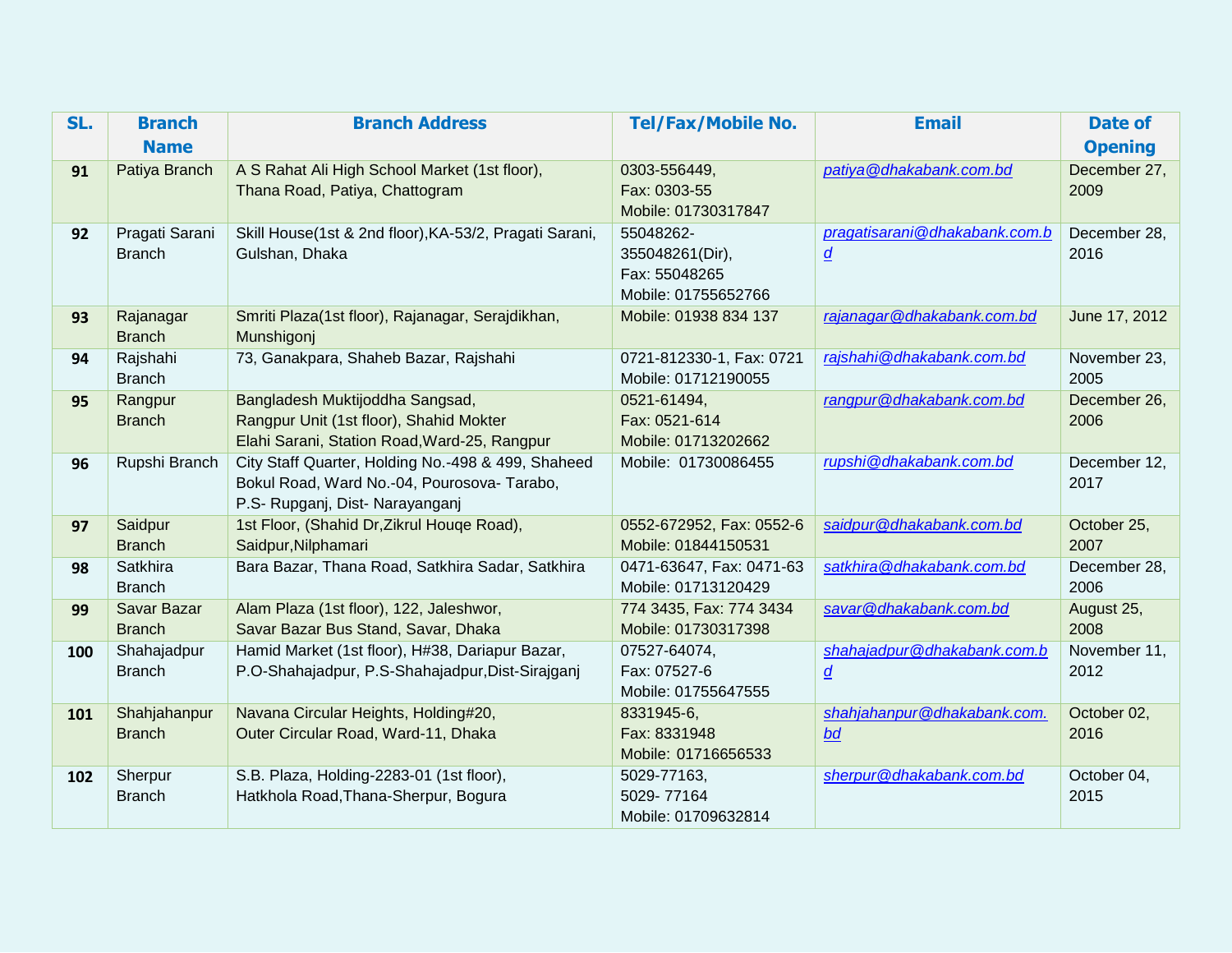| SL. | <b>Branch</b>        | <b>Branch Address</b>                               | <b>Tel/Fax/Mobile No.</b> | <b>Email</b>                | Date of        |
|-----|----------------------|-----------------------------------------------------|---------------------------|-----------------------------|----------------|
|     | <b>Name</b>          |                                                     |                           |                             | <b>Opening</b> |
| 103 | Sirajganj            | Mahbub Shopping Center (1st floor) SS Road,         | 0751-64508-9,             | sirajgonj@dhakabank.com.bd  | August 08,     |
|     | <b>Branch</b>        | Sirajganj                                           | Fax: 0751-6               |                             | 2010           |
|     |                      |                                                     | Mobile: 01922101053       |                             |                |
| 104 | Sonaimuri            | Tofael Shopping Mall, Sonaimuri Bazar,              | 0322-751132,              | sonaimuri@dhakabank.com.bd  | October 02,    |
|     | <b>Branch</b>        | Sonaimuri, Noakhali                                 | Fax: 0322-7               |                             | 2005           |
|     |                      |                                                     | Mobile: 01844150533       |                             |                |
| 105 | Sonargaon            | Holding NO.56, Sonargaon Janapath Road, Sector-     | 02-48956187,              | sonargaon.janapath@dhakaban | December 19,   |
|     | Janapath             | 09, Ward No.01, Dhaka North City Corporation,       | 02-48956186               | k.com.bd                    | 2018           |
|     | <b>Branch</b>        | Thana-Uttara, Dist-Dhaka.                           | Mobile: 01818772053       |                             |                |
| 106 | Tangail              | Noorjahan Complex (1st floor), Maszid Road, Tangail | 0921-62920,               | tangail@dhakabank.com.bd    | November 20,   |
|     | <b>Branch</b>        |                                                     | 0921-62954                |                             | 2014           |
|     |                      |                                                     | Mobile: 01777758333       |                             |                |
| 107 | <b>Teknaf Branch</b> | Farid Market, 1st floor, Madrasha Road,             | 0342675076                | teknaf@dhakabank.com.bd     | August 12,     |
|     |                      | Teknaf Pouroshova, Teknaf, Cox's Bazar              | Mobile: 01755693333       |                             | 2014           |
| 108 | Uposhahar            | House#10, Road#32, Block#D, Shahjalal               | 0821-283 1780             | uposhahar@dhakabank.com.bd  | August 25,     |
|     | <b>Branch</b>        | Uposhahar, Sylhet                                   | Mobile: 01713204918       |                             | 2008           |
| 109 | Uttara Branch        | House#01, Road#13, Sector#1, Uttara, Dhaka          | 891 9948,                 | uttara@dhakabank.com.bd     | December 30,   |
|     |                      |                                                     | 891 9742, 895             |                             | 1999           |
|     |                      |                                                     | Mobile: 01942121212       |                             |                |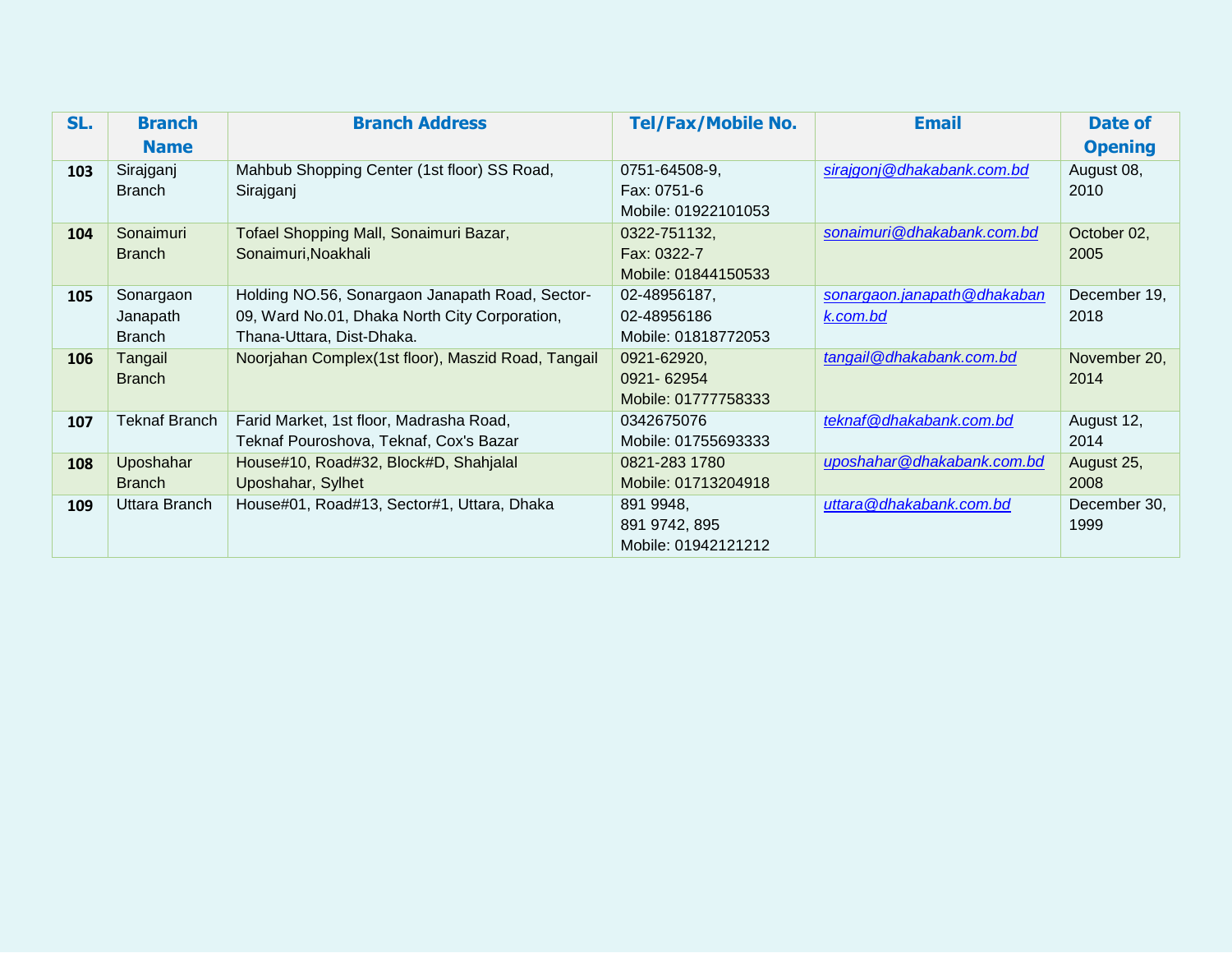## **Sub- Branch Details**

| SL.            | <b>Sub-Branch</b>                      | <b>Host</b>      | <b>Address</b>                                                                                                                             | Tel/Fax/               | <b>Email</b>                                     | <b>Date of</b>        |
|----------------|----------------------------------------|------------------|--------------------------------------------------------------------------------------------------------------------------------------------|------------------------|--------------------------------------------------|-----------------------|
|                | <b>Name</b>                            | <b>Branch</b>    |                                                                                                                                            | <b>Mobile No.</b>      |                                                  | <b>Opening</b>        |
| $\mathbf{1}$   | Badamtoli<br>Sub Branch                | Imamganj         | H-19/4, Shahajada mia lane, Ward-32, DSCC,<br>Thana-Kotwali, Dist- Dhaka                                                                   | Mobile:<br>01681528501 | badamtoli.sub@dhakabank.com.bd                   | March 12,<br>2020     |
| $\overline{2}$ | <b>Baily Road Sub</b><br><b>Branch</b> | Kakrail          | Guide House, Holding-2, Natok Sarani, Ward-19,<br>Dhaka South City Corporation, Thana-Ramna,<br>District-Dhaka.                            | Mobile:<br>01712058222 | bailyroad.sub@dhakabank.com.bd                   | September<br>16, 2021 |
| 3              | <b>Bashabo</b><br>Sub Branch           | Nandipara        | Dhaka Complex Private Limited, Holding-1/GA,<br>Central Bashabo, Ward-04, Dhaka South City<br>Corporation, Thana-Sabujbagh, District-Dhaka | Mobile:<br>01913395151 | bashabo.sub@dhakabank.com.bd                     | September<br>06, 2021 |
| 4              | Bir Uzali Bazar<br>Sub Branch          | Kapasia          | Bir Uzali, Dag no.-RS 4494, Khatian no.-RS 364,<br>Mouza-Uzali, Union-Toke, Thana-Kapasia,<br>District-Gazipur                             | Mobile:<br>01923161517 | biruzalibazar.sub@dhakabank.com.<br>bd           | August 23,<br>2021    |
| 5              | Chandra<br>Sub Branch                  | konabari         | Mamota Super Market, Plot-86/2, Sattar road,<br>Ward-07, kaliakoir Pourashova,<br>Thana-kaliakoir, Dist- Gazipur                           | Mobile:<br>01313474782 | chandra.sub@dhakabank.com.bd                     | February 16,<br>2020  |
| 6              | Cumilla EPZ<br>Sub Branch              | Cumilla          | Old Customs Building, Cumilla EPZ, EPZ Road<br>No.01 Gate, Ward-19, Cumilla City Corporation,<br>Thana-Sadar Dakkhin, Dist-Cumilla         | Mobile:<br>01818226905 | cumillaepz.sub@dhakabank.com.b<br>$\overline{d}$ | March 21,<br>2021     |
| $\overline{7}$ | Halishahar<br>Sub Branch               | Halishahar       | Nahian Center, Plot-8, Road-02, H and S road,<br>Ward-11, Ctg CC, Thana-Pahartali,<br>Dist- Chattogram                                     | Mobile:<br>01917336275 | halishahar.sub@dhakabank.com.bd                  | August 09,<br>2020    |
| 8              | Hatirpool<br>Sub Branch                | Eskaton          | 89, Nasir Trade Center, Bir Uttam C R Datta<br>Road, Kalabagan, Dist- Dhaka                                                                | Mobile:<br>01731500051 | hatirpul.sub@dhakabank.com.bd                    | September<br>25, 2019 |
| 9              | Jagannathpur<br>Sub Branch             | <b>Baridhara</b> | R.A.S Plaza, K-11/2, Bashundhara Main Road,<br>Ward-17, Dhaka North City Corporation,<br>Thana-Vatara, Dist- Dhaka                         | Mobile:<br>01818659925 | Jagannathpur@dhakabank.com.bd                    | Octobre 08,<br>2020   |
| 10             | Jurain<br>Sub Branch                   | Jatrabari        | Rezia Alam Shopping Complex, Holding-413/3,<br>Alambagh Road, Thana-Kadamtoli, Dist- Dhaka                                                 | Mobile:<br>01911667575 | Jurain.sub@dhakabank.com.bd                      | November<br>25, 2020  |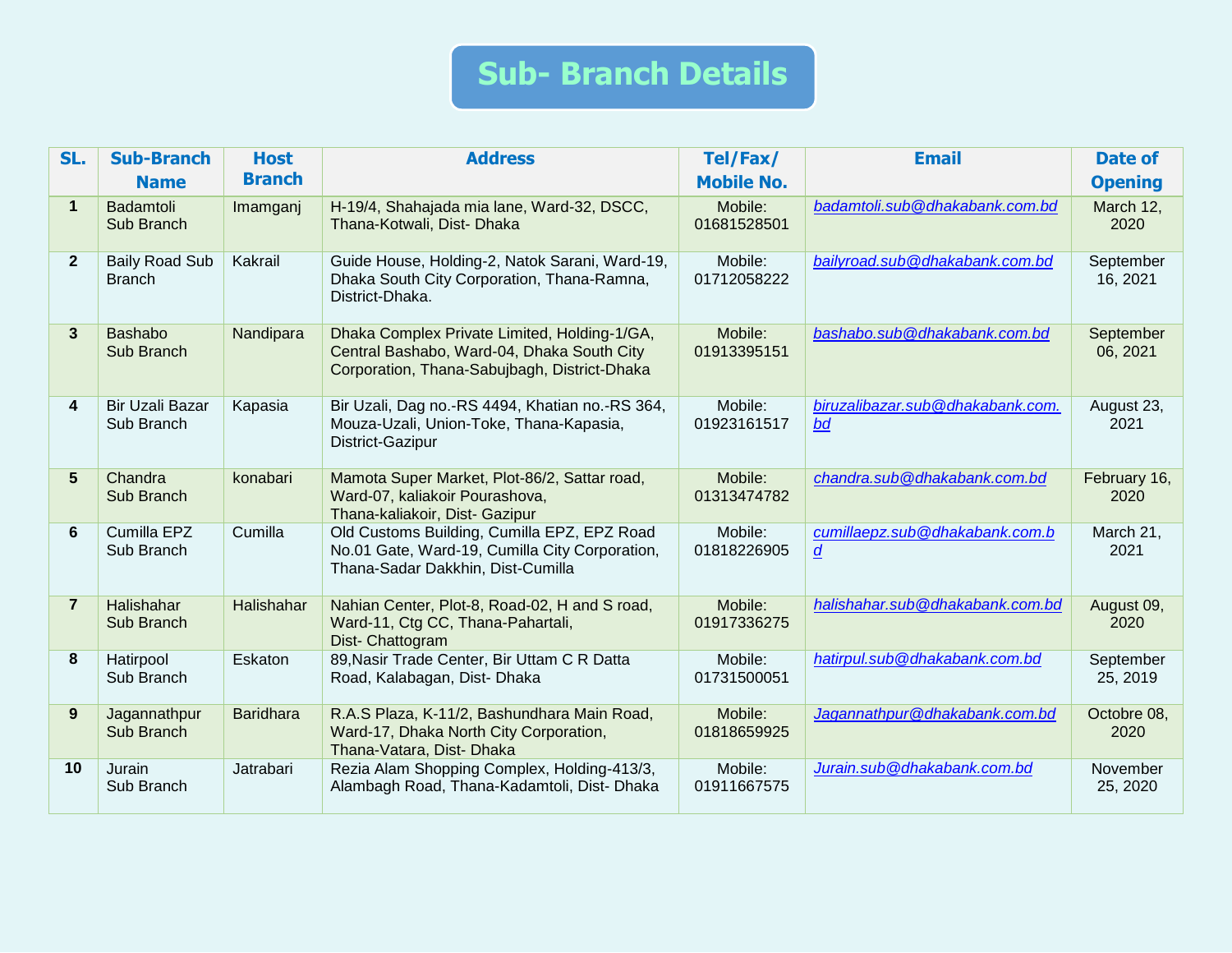| SL. | <b>Sub-Branch</b>            | <b>Host</b>             | <b>Address</b>                                                                                                                                    | Tel/Fax/               | <b>Email</b>                                       | <b>Date of</b>          |
|-----|------------------------------|-------------------------|---------------------------------------------------------------------------------------------------------------------------------------------------|------------------------|----------------------------------------------------|-------------------------|
|     | <b>Name</b>                  | <b>Branch</b>           |                                                                                                                                                   | <b>Mobile No.</b>      |                                                    | <b>Opening</b>          |
| 11  | Khulshi<br>Sub Branch        | <b>CDA</b><br>Avenue    | Rubiya Hights, Holding-7/A/1/52, Zakir Hossain<br>Road, Ward-13, Chattogram City Corporation,<br>Thana-Khulshi, District-Chattogram.              | Mobile:<br>01741150030 | Khulshi.sub@dhakabank.com.bd                       | November<br>07, 2021    |
| 12  | Lakshmibazar<br>Sub Branch   | Bangshal                | 29, Subash Bose Avenue, Ward-42, DSCC,<br>Lakshmibazar, Thana-Sutrapur, Dist- Dhaka                                                               | Mobile:<br>01914018268 | laxmibazar.sub@dhakabank.com.b<br>$\overline{d}$   | March 05,<br>2020       |
| 13  | Lalbagh<br>Sub Branch        | Dhanmondi               | Holding-15, Dhakeswari Road, Ward-26, Dhaka<br>South City Corporaton, Thana-Lalbagh, District-<br>Dhaka.                                          | Mobile:<br>01711158026 | lalbagh.sub@dhakabank.com.bd                       | Octobre 31,<br>2021     |
| 14  | Manda<br>Sub Branch          | <b>IBB</b><br>Motijheel | Hazi Awlad Hossain, Holding-04, Manda Main<br>Road, Ward-72, Dhaka South City Corporation,<br>Thana-Mugda, District-Dhaka                         | Mobile:<br>01816503832 | manda.sub@dhakabank.com.bd                         | November<br>18, 2021    |
| 15  | Matuail<br>Sub Branch        | <b>IBB</b><br>Motijheel | Briliant Shafi Tower, Holding-142, Konapara-<br>Dogair Main Road, Ward-64, Thana-Jatrabari,<br>Dhaka South City Corporation, District-Dhaka       | Mobile:<br>01321127804 | matuail.sub@dhakabank.com.bd                       | September<br>29, 2021   |
| 16  | <b>Mouchak</b><br>Sub Branch | Shahjahan<br>pur        | Maruf Market, Holding-238/1, Outer Circular<br>Road, Ward-12, Thana-Shahjahanpur, Dist-<br>Dhaka.                                                 | Mobile:<br>01964270566 |                                                    | March 01,<br>2021       |
| 17  | Nitaiganj<br>Sub Branch      | Narayanga<br>nj         | 5/1, Sukum Tower, Bangabandhu Road,<br>Dist- Narayanganj                                                                                          | Mobile:<br>01913627219 | nitaiganj.sub@dhakabank.com.bd                     | September<br>10, 2020   |
| 18  | Panchrukhi<br>Sub Branch     | <b>Bhulta</b>           | M.P.Tower, Mouza-Panchrukhi, Union-satgram,<br>Thana-Araihazar, Dist- Narayanganj                                                                 | Mobile:<br>01911710319 | panchrukhi.sub@dhakabank.com.b<br>$\boldsymbol{d}$ | March 22,<br>2020       |
| 19  | Panthapath<br>Sub Branch     | Karwanbaz<br>ar         | 152/1/H, Saba Moon Tower, Bir Uttam Kazi<br>Nuruzzam Sarak, Ward-17, DSCC,<br>Thana-Kalabagan, Dist- Dhaka                                        | Mobile:<br>01313491972 | panthapath.sub@dhakabank.com.b<br>$\overline{d}$   | August 16,<br>2021      |
| 20  | Rampura<br>Sub Branch        | Khilgaon                | Holding-64, D.I.T Road, Ward-23, Dhaka North<br>City Corporation, Thana-Rampura, District-<br><b>Dhaka</b>                                        | Mobile:<br>01711977845 | rampura.sub@dhakabank.com.bd                       | February 20,<br>2022    |
| 21  | Raozan<br>Sub Branch         | Gohira                  | Azahar Master Market, Pouroshava Holding917,<br>Chattogram Rangamati Main Road, Ward08,<br>Pouroshava - Raozan, Thana-Raozan, Dist-<br>Chottogram | Mobile:<br>01819837650 | raozan.sub@dhakabank.com.bd                        | November<br>05, 2020    |
| 22  | Rupnagar<br>Sub Branch       | <b>Mirpur</b>           | H#56, R#19, Main Road, Rupnagar R/A,<br>Rupnagar, Mirpur, Dist- Dhaka                                                                             | Mobile:<br>01755637818 | rupnagar.sub@dhakabank.com.bd                      | <b>July 28,</b><br>2019 |